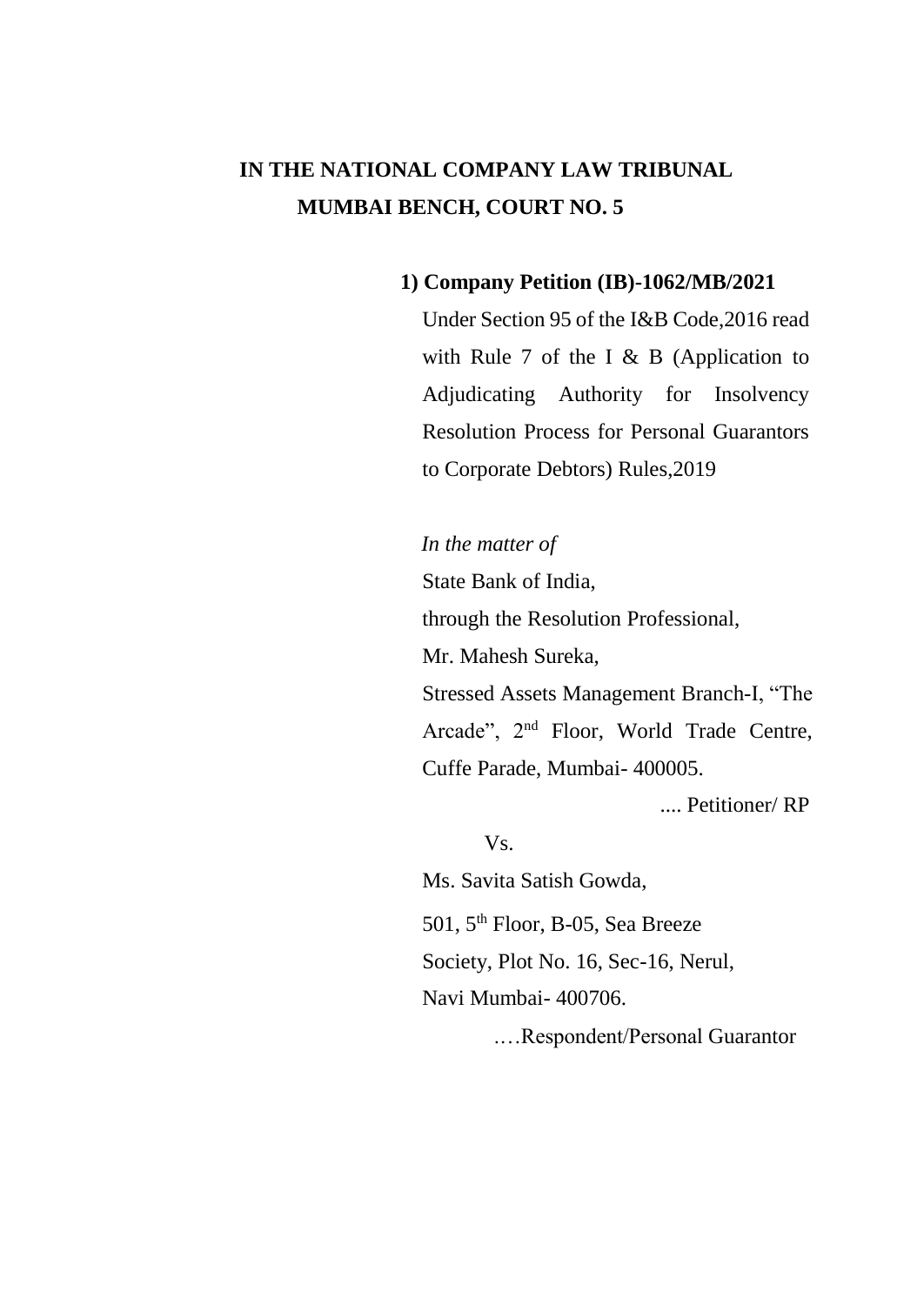### **2) Interlocutory Application No. 2733 of 2021**

Savita Gowda

…. Applicant

 $V/s$ 

State Bank of India

….. Respondent

Order Pronounced on: 20.01.2022

#### **Coram:**

Hon'ble Suchitra Kanuparthi, Member (Judicial)

Hon'ble Anuradha Sanjay Bhatia, Member (Technical)

For the Petitioner: Adv. Subir Kumar a/w Adv. Disha Shah i/b. SDS Advocates for State Bank of India (Respondent in I.A. 2733 of 2021) For the Respondent : Mr. Rohit Gupta, Advocate

## *Per: Suchitra Kanuparthi, Member (Judicial)*

### ORDER

1. This is an application filed by the Petitioner seeking initiating Insolvency Resolution Process of the Personal Guarantor.

## BRIEF FACTS:

2. The Petitioner at the request of the borrower had approved restructuring package vide Master Restructure Agreement dated 30.03.2015, and sanction letter dated 30.03.2015. The Respondents / Guarantor is an erstwhile Promoter and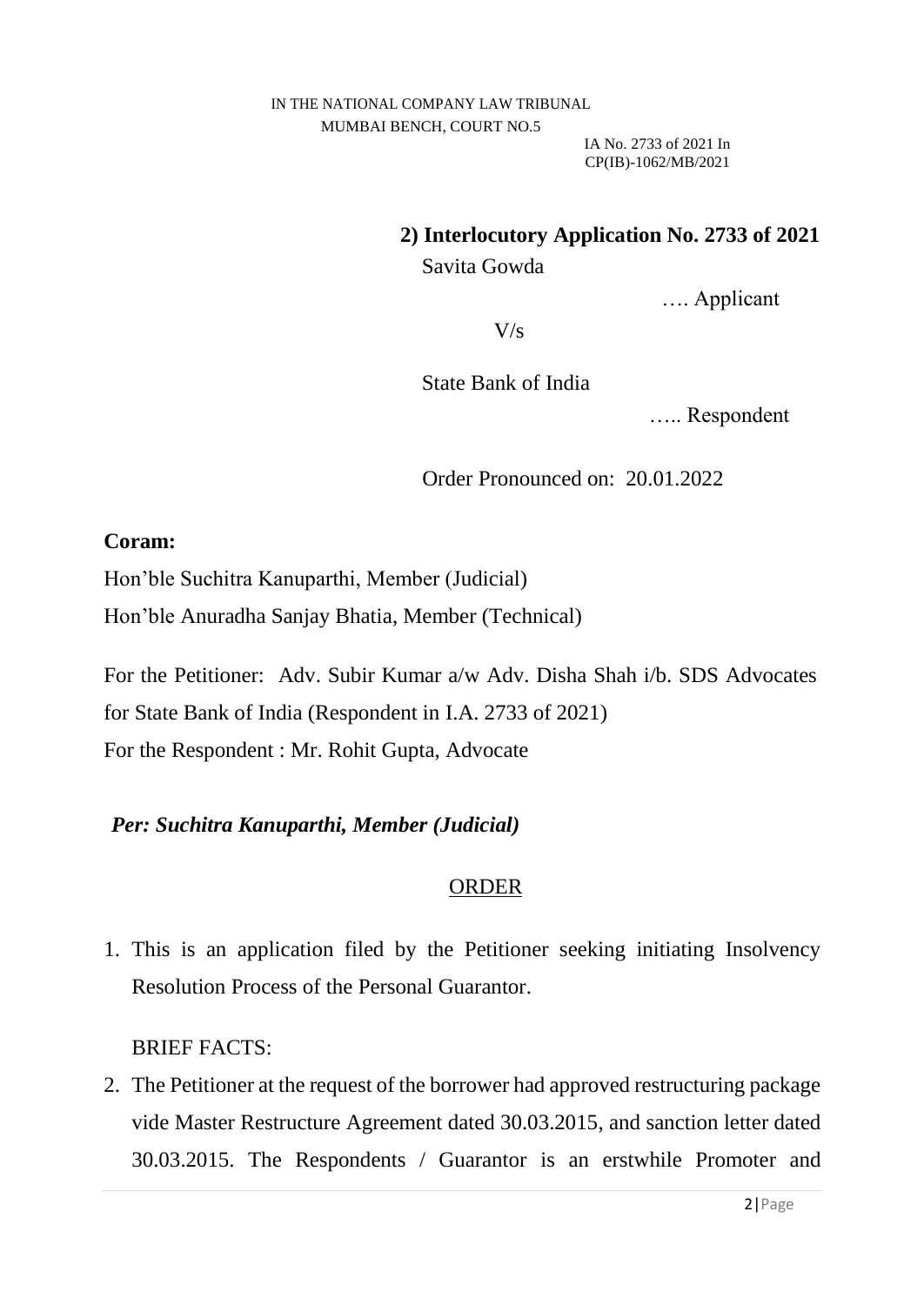Guarantor of Sharon Bio- Medicine Ltd. (Corporate Debtor). The Respondents in in pursuance of the said Master Restructuring Agreement dated 30.03.2015, executed a deed of guarantee dated 30.03.2015. The guarantor had provided a joint, several, irrevocable, absolute, unconditional guarantee for the repayment of the amounts payable by the Borrower by the restructuring document.

- 3. The Corporate Debtor / Borrower was admitted in to the CIRP vide an order dated 24.07.2018. The Resolution Plan was approved by this Tribunal on 28.02.2018. However, the Resolution Plan has not been implemented till date and the Resolution Applicant failed to fulfil the mandatory requisites as mentioned under clause 12(5) of the Resolution Plan. Hence, the I.A. No. 400 of 2019, I.A. 2220 of 2020 in C.P. 246 of 2017 has been filed. However, this Tribunal on 02.02.2021 have allowed additional time to the Resolution Applicant to implement the Resolution Plan. Aggrieved by the order dated 02.02.2021, an appeal was filed before the Hon'ble NCLAT and is pending for adjudication.
- 4. The total amount of the debt due is Rs. 231, 03,18,820.11/- as on 31.07.2021, the principal amount of being Rs. 119,23,65,055.36/-. The Petitioner invoked the personal Guarantee vide legal notice dated 17.03.2018 and the Form B notice was issued on 11.08.2021. The Respondent / Personal Guarantor responded to the demand notice dated 11.08.2018 and replied on 25.08.2021.
- 5. The Respondent has filed an I.A. 2733 of 2021 questioning the maintainability of the said company petition on two grounds.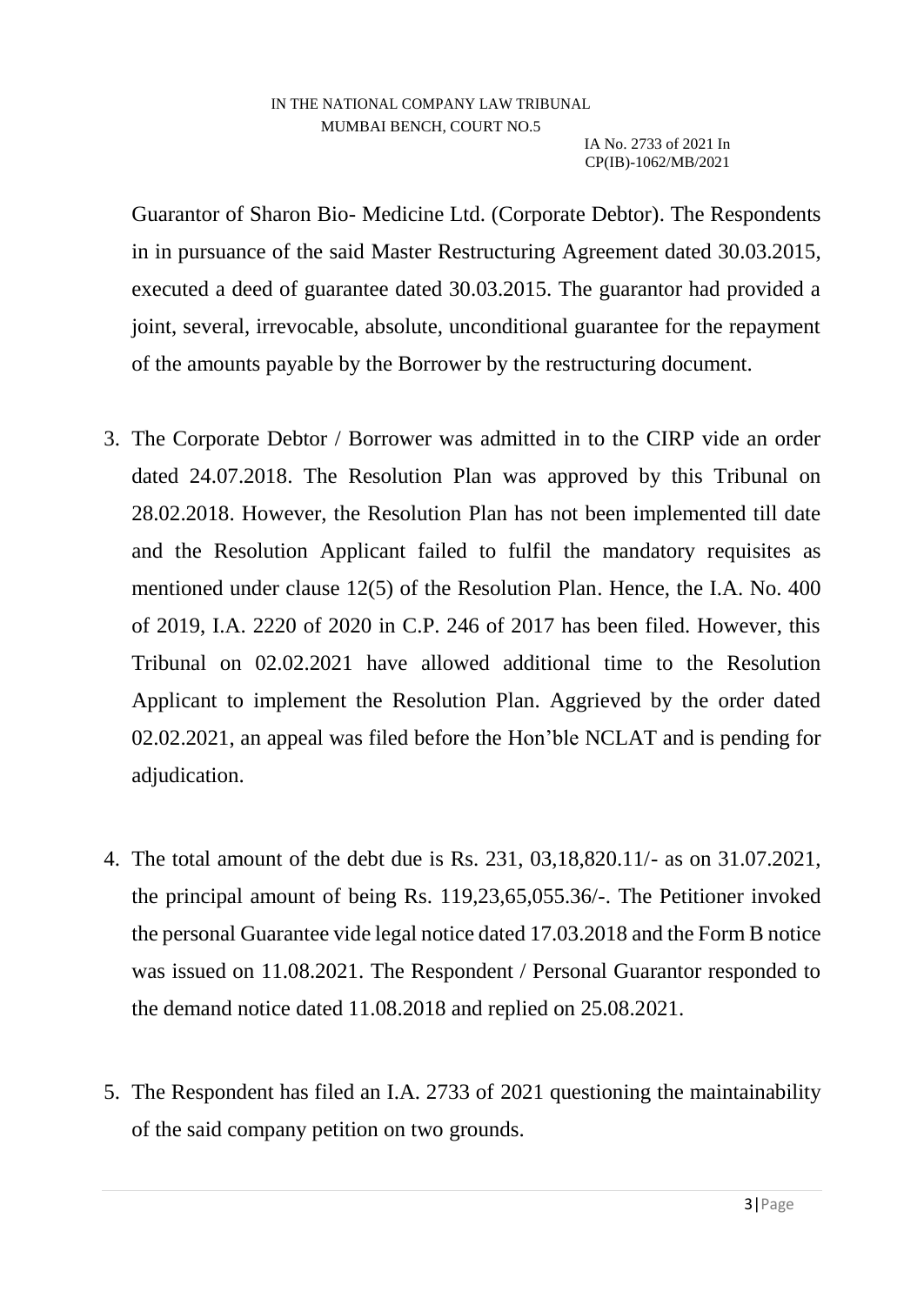- i. To initiate Insolvency Resolution Process ('IR Process) against the Personal Guarantor before this Adjudicating Authority ('Hon'ble NCLT'), it is necessary that the Corporate Insolvency Resolution ('CIRP') against the Corporate Debtor is pending, or liquidation proceedings are filed. The said ground is taken in view of section 60(2) of IBC, Code, 2016.
- ii. The debt/ liability of the Personal Guarantor under the Guarantee Deed stands extinguished / discharged upon approval of the Resolution Plan.
- 6. Heard the Counsel for the Financial Creditor and the Counsel for Respondent/Applicant in IA 2733 of 2021. Both the sides have filed written submissions.
- 7. The only question which arises for consideration is whether the present petition filed for Initiation of insolvency of the Personal Guarantor is maintainable in view of the fact that the Resolution Plan is approved by this Tribunal.
- 8. It is pertinent to refer to Section  $60(1)(2)(3)$ , of the Insolvency and Bankruptcy Code, 2016, which empowers the adjudicating authority to exercise territorial jurisdiction in matters relating to Insolvency Resolution and Liquidation of the Corporate Persons including the Corporate Debtor's. It is also clarified that where the Corporate Insolvency Process or Liquidation Process is pending before the NCLT, an application relating to the Insolvency Resolution or Personal Guarantor as the case may be filed before such National Company law Tribunal. Further, sub-clause 3 of section 60 of the Code, 2016 also provides that an insolvency resolution process of Corporate Guarantor or Personal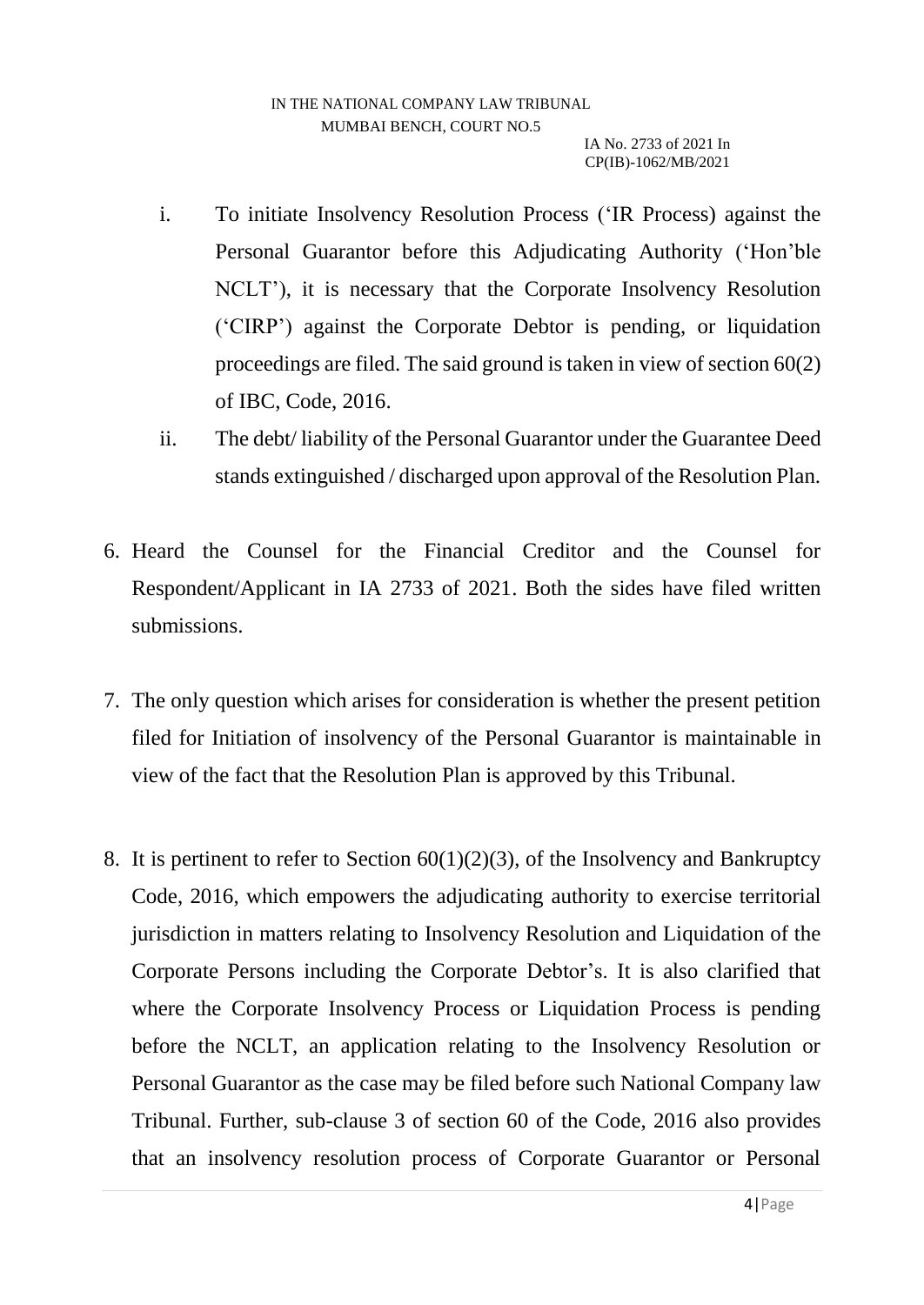Guarantor, as the case may be, pending in any court or Tribunal shall stand transferred to the Adjudicating Authority dealing with the Insolvency Resolution Process or Liquidation Process of such Corporate Debtor. Section  $60(1)(2)(3)$  of the Code.

- 9. Given the factual matrix of the present case, the order of admission of the Corporate Debtor was passed on 17.04.2017, in C.P. No. 246 of 2017, and the order approving the Resolution Plan was passed on 28.02.2018. However, the Resolution Applicant failed to implement the Resolution Plan. Hence the Petitioner has filed the I.A. 2220 of 2020 in C.P. No. 246 of 2017 and the same is pending for Adjudication.
- 10.This bench relies on the judgement of the *Hon'ble Supreme Court in the matter of Lalit Kumar Jain Vs. Union of India* which upheld the notification which related to personal guarantees of Corporate Debtor. The judgement categorically held at para 86 that the amendment section of section 60(2) of the Code, 2016, included the words "where the Corporate Insolvency process or Liquidation Process of the Corporate Debtor is pending before NCLT, an application relating to insolvency Resolution or Liquidation of Bankruptcy of the Corporate Debtor or personal guarantor, as the case may be of such Corporate Debtor shall be filed before the National Company Law Tribunal. Para 86 is reproduced as below;

*"86. In addition to amending Section 2, the same Amendment also amended Section 60(2). Interestingly, though "personal guarantor" was not defined, and fell within the larger rubric of "individual" under the Code, the adjudicating authority for insolvency process and liquidation of corporate*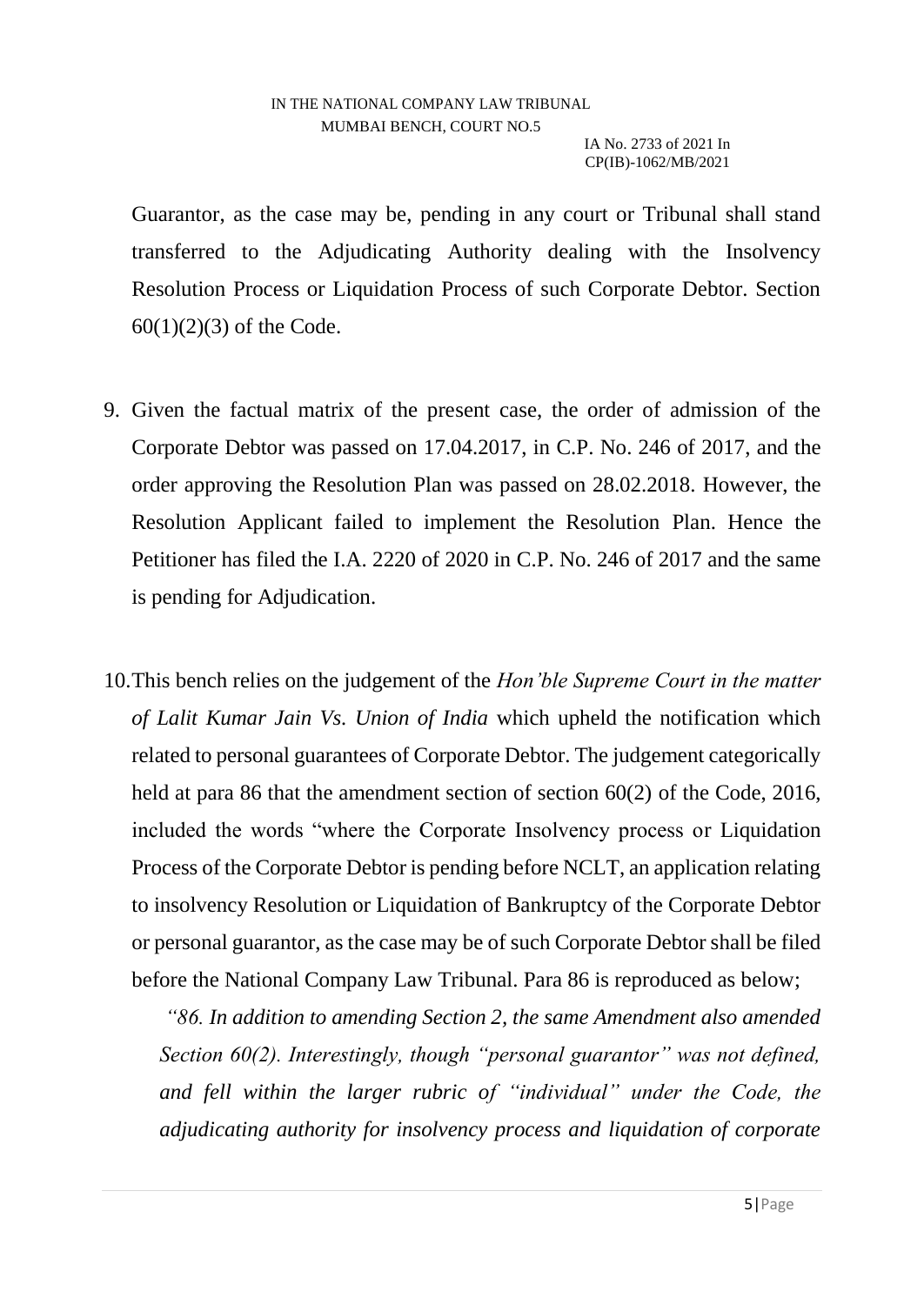*persons including corporate debtors and personal guarantors was the NCLT- even under the unamended Code. The amendment of Section 60(2) added a few concepts. This is best understood on a juxtaposition of the unamended and the amended provisions: The unamended Section 60 (2) read as follows:* 

*"(2) Without prejudice to sub-section (1) and notwithstanding anything to the contrary contained in this Code, where a corporate insolvency resolution process or liquidation proceeding of a corporate debtor is pending before a National Company Law Tribunal, an application relating to the insolvency resolution or bankruptcy proceeding of a personal guarantor of the corporate debtor shall be filed before the National Company Law Tribunal."* 

*The amended Section 60 (2) reads as follows:* 

*"(2) Without prejudice to sub-section (1) and notwithstanding anything to the contrary contained in this Code, where a corporate insolvency resolution process or liquidation proceeding of a corporate debtor is pending before a National Company Law Tribunal, an application relating to the insolvency resolution or liquidation or bankruptcy of a corporate guarantor or personal guarantor, as the case may be, of such corporate debtor shall be filed before the National Company Law Tribunal".* 

 Further at para 91 of the said above judgment, a report of the Working Committee was captured which basically has pointed the interwoven connection between the Corporate Debtor and the Guarantor (who has extended its personal guarantee for the Corporate Debtor). The para 91 is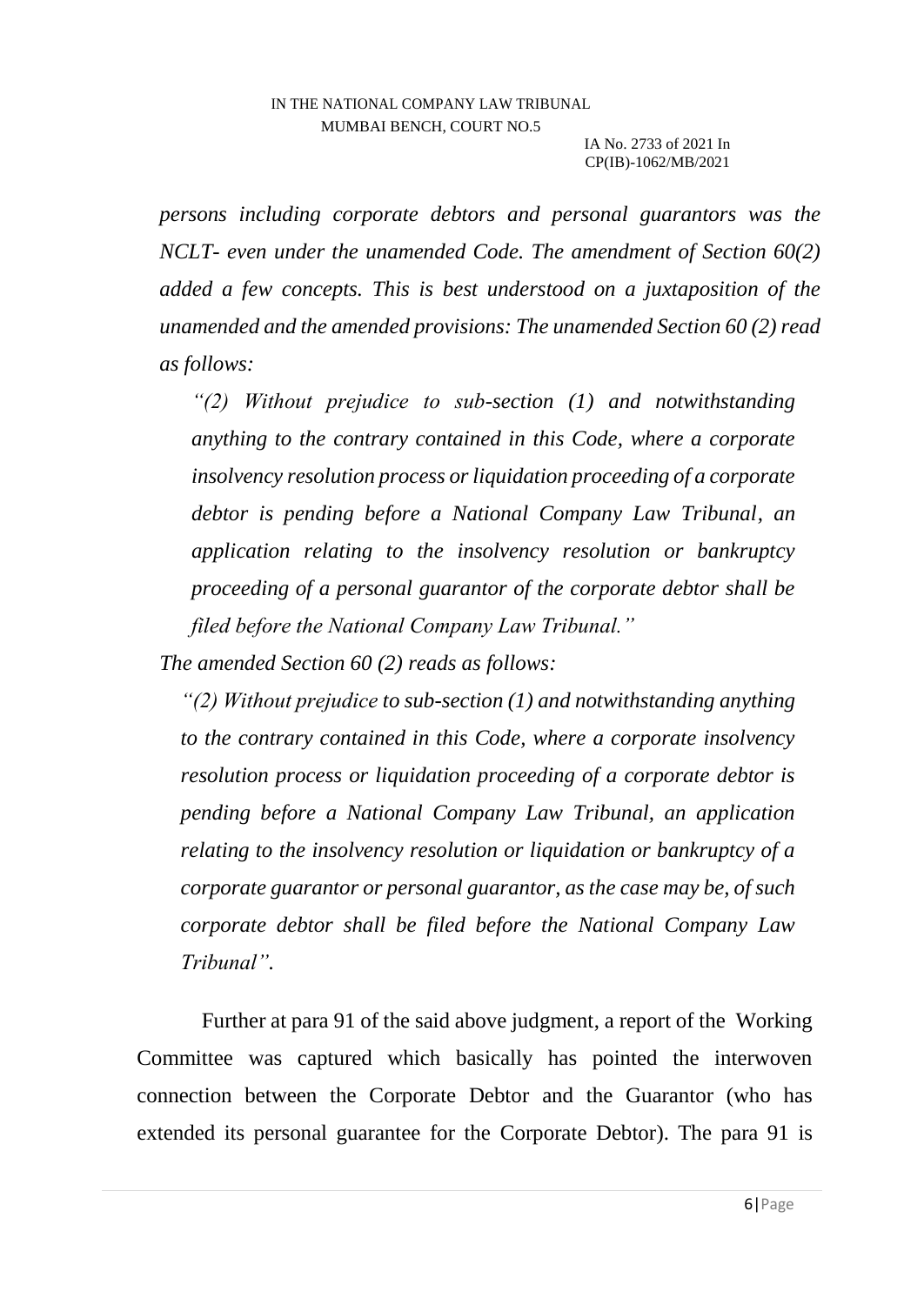#### reproduced as below.

*"91. The close proximity, or inter-relatedness of personal guarantors with corporate debtors, as opposed to individuals and partners in firms was noted by the report of the Working Group, which remarked that it: "recognizes that dynamics, the interwoven connection between the corporate debtor and a guarantor (who has extended his personal guarantee for the corporate debtor) and the partnership firms engaged in business activities may be on distinct footing in reality, and would, therefore, require different treatment, because of economic considerations. Assets of the guarantor would be relevant for the resolution process of the corporate debtor. Between the financial creditor and the corporate debtor,*  mostly the guarantee would contain a covenant that as between the *guarantor and the financial creditor, the guarantor is also a principal debtor, notwithstanding that he is guarantor to a corporate debtor."* 

*(Emphasis supplied) -----*

At para 95, the Hon'ble Supreme Court has observed that the impugned notification authorized the Central Government and the Board to frame rules and regulations and allow pending actions against the personal guarantor to a Corporate Debtor before the Adjudicating Authority. The intent of the notification is to allow pending proceedings to be adjudicated in terms of the Code. Para No. 95 is reproduced below;

"95. *The impugned notification authorizes the Central Government and the Board to frame rules and regulations on how to allow the pending actions against a personal guarantor to a corporate debtor before the Adjudicating Authority. The intent of the notification, facially, is to allow for pending*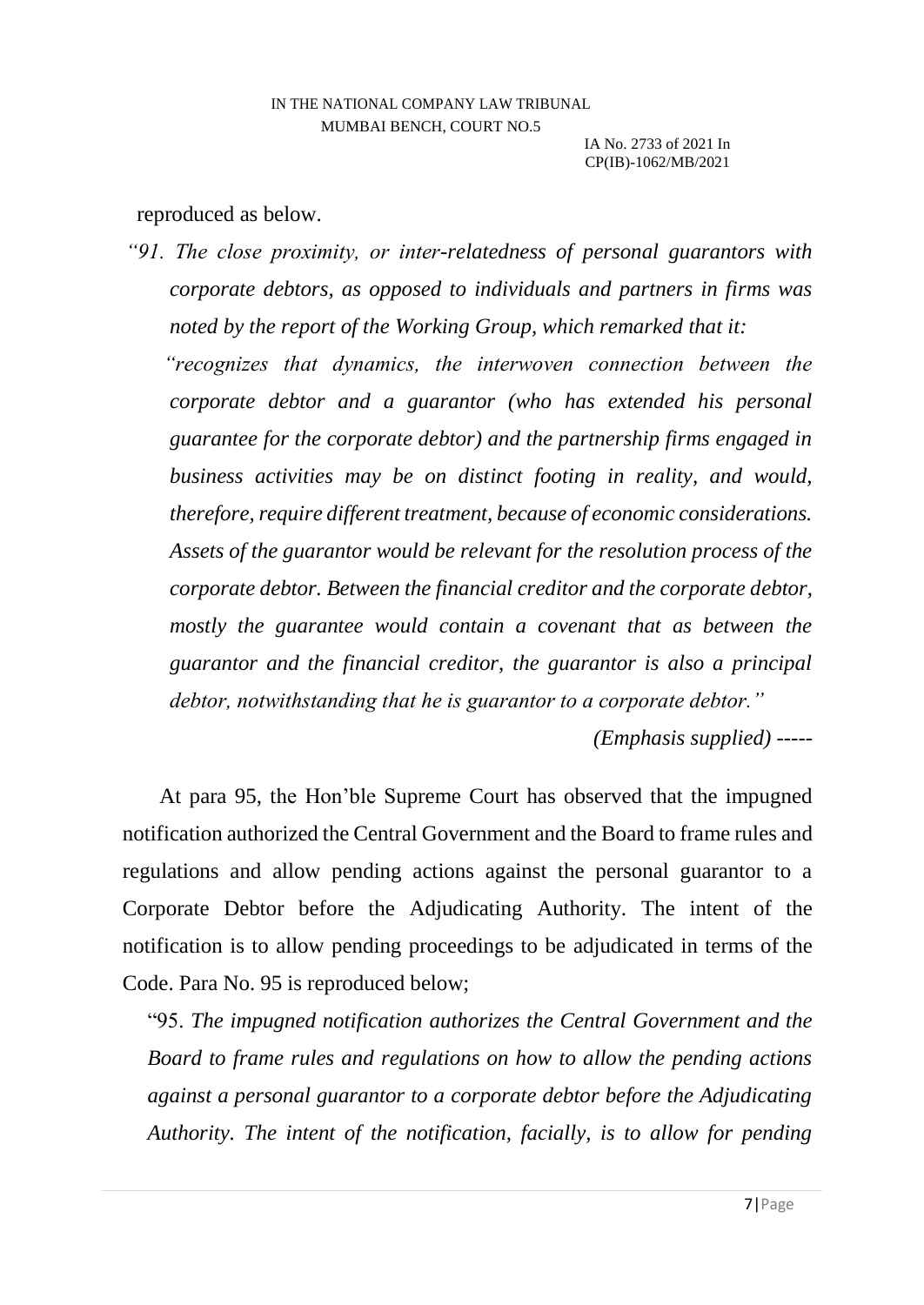*proceedings to be adjudicated in terms of the Code. Section 243, which provides for the repeal of the personal insolvency laws has not as yet been notified. Section 60(2) prescribes that in the event of an ongoing resolution process or liquidation process against a corporate debtor, an application for resolution process or bankruptcy of the personal guarantor to the corporate debtor shall be filed with the concerned NCLT seized of the resolution process or liquidation. Therefore, the Adjudicating Authority for personal guarantors will be the NCLT, if a parallel resolution process or liquidation process is pending in respect of a corporate debtor for whom the guarantee is given. The same logic prevails, under Section 60(3), when any insolvency or bankruptcy proceeding pending against the personal guarantor in a court or tribunal and a resolution process or liquidation is initiated against the corporate debtor. Thus, if A, an individual is the subject of a resolution process before the DRT and he has furnished a personal guarantee for a debt owed by a company B, in the event a resolution process is initiated against B in an NCLT, the provision results in transferring the proceedings going on against A in the DRT to NCLT."*

11. This Bench is of the opinion that be that as it may, the CIRP of the Corporate Debtor was commenced and the Resolution plan was approved by this Tribunal and the jurisdiction to entertain the Petition of the Personal Guarantor is vested by the Tribunal under section  $60(1)(2)(3)$  of the Code. Further the Hon'ble Supreme Court at para 95, have observed that in the event of an ongoing resolution process or liquidation process or bankruptcy of the Personal Guarantor of the Corporate Debtor shall be filed with the concerned NCLT which is seized of the resolution process or liquidation.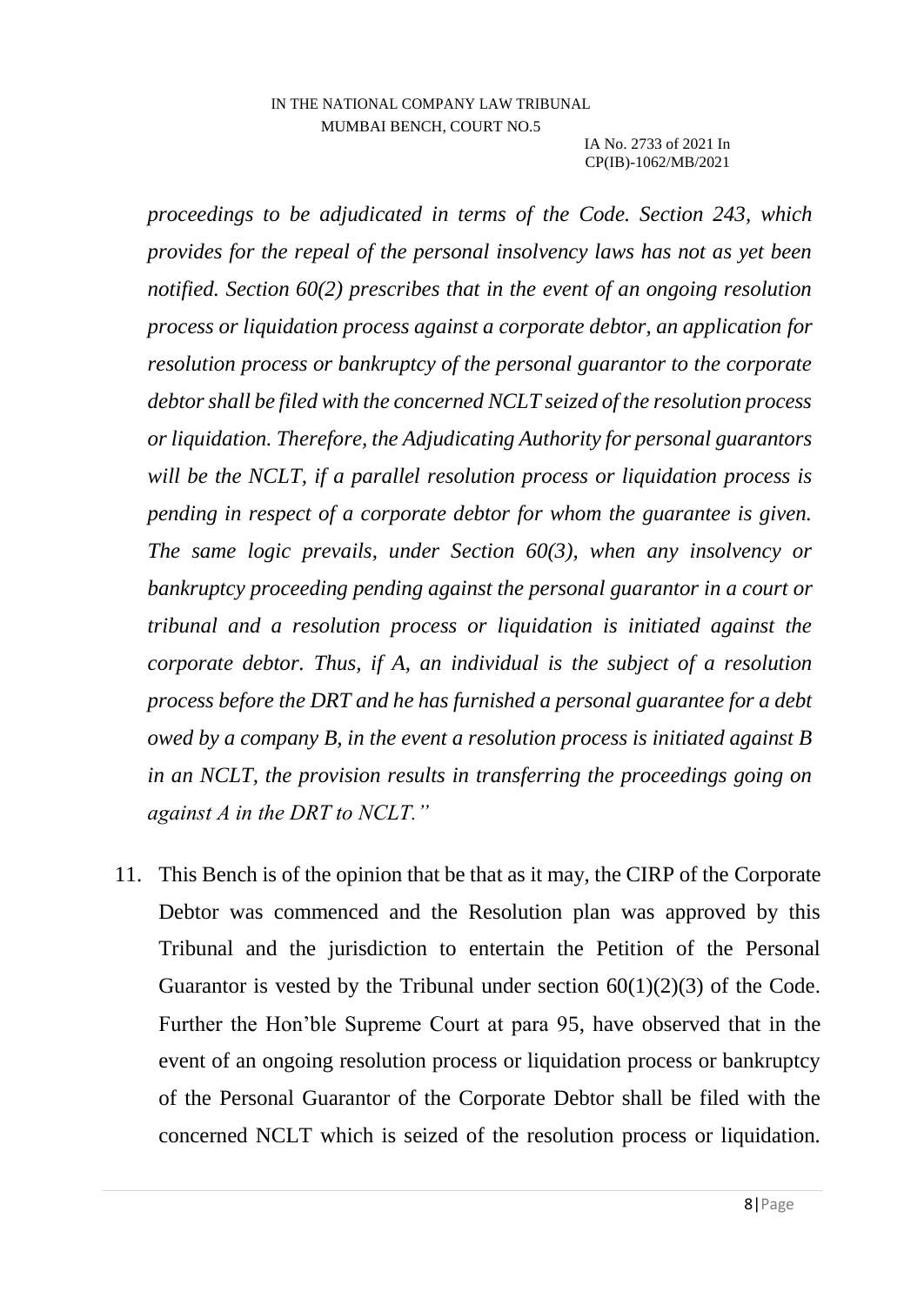Hence, the objection of the present Respondent/Personal Guarantor that the CIRP has culminated by way of approval of Resolution Process, by approval of Resolution Plan, is untenable. Once the Corporate Debtor was admitted into CIRP and Resolution Plan is approved, yet the Tribunal has the territorial jurisdiction to hear any applications filed by the Monitoring Committee and in the instant case, Interim Applications with regard to implementation of Resolution Plan are pending before the Tribunal and therefore this Tribunal is vested with the jurisdiction to entertain the Petition related to Personal guarantees of Corporate Debtor.

- 12. The Counsel for the Financial Creditor has relied upon the Master Restructuring Agreement dated 30.03. 2015 and the Deed of Guarantee dated 30.03.2015, at clause 23 which expressly captures that the Guarantee is in the nature of continuing guarantee and that the Guarantee shall be continuing and shall be valid and in full force and effect till the final settlement deed.
- 13. The Petitioner has annexed the Balance confirmed, signed by the personal guarantor as on 31.03.2016. The petitioner invoked the guarantees and issued demand notice dated 17.03.2018. Further the notice under Form B was issued on 11.08.2021 and the Form B notice was replied to by the Respondent vide reply dated 25.08.2021.
- 14. The Respondent filed the I.A. No. 2733 of 2021, challenging the maintainability of present application on the ground that the CIRP has culminated by approval of Resolution Plan and that the Tribunal is not vested with the jurisdiction to entertain petition against the Personal Guarantors of Corporate Debtor in view of the approval of Resolution plan.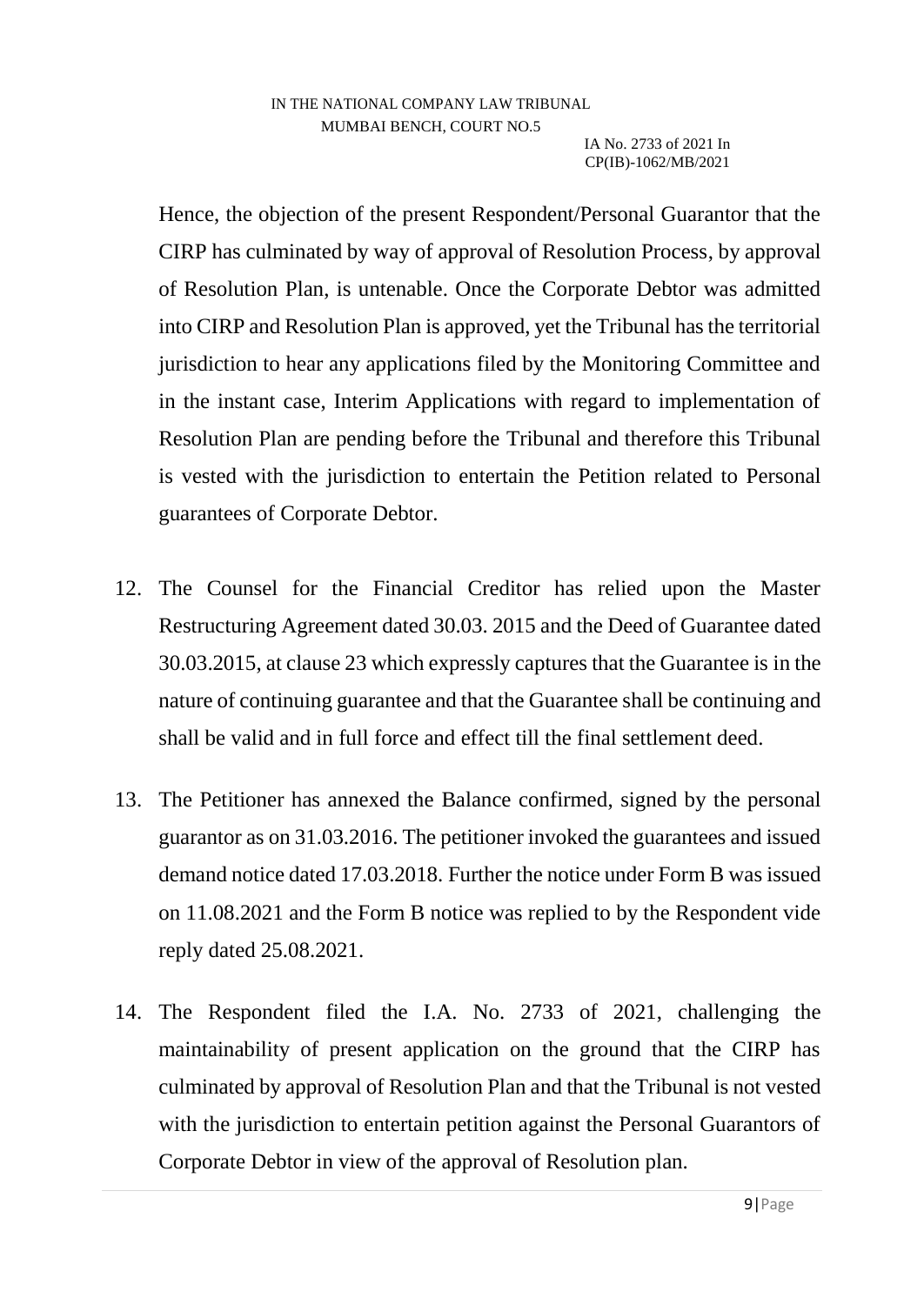- 15. This Bench "Allows" the Application filed by Mr. Mahesh Sureka, Insolvency Resolution Professional, on behalf of the State Bank of India, Financial Creditor, under Section 95 of the Insolvency & Bankruptcy Code, 2016 read with Rule 7 of the IBC Rules 2019 against Ms. Savita Gowda, the Personal Guarantor of the Corporate Debtor, M/s Sharon Biomedicine Limited in CP No. 1062 of 2021.
- 16. The Bench makes it clear that from the date of filing this Application, i.e.,07.09.2021, by the Petitioner, Interim Moratorium commences as stipulated under Section 96(1) of the Code in relation to all the debts of the Personal Guarantor. During the Interim Moratorium period: (i) any pending legal action or proceedings in respect of any debt shall be deemed to have been stayed; and (ii) the creditors of the debtor shall not initiate any legal action or proceedings in respect of any debt. As per Section 96(3) of the Code, the provisions of sub-section 96(1) shall not apply to such transactions, as may be notified by the Central Government, in consultation with any financial sector regulator.
- 17. The Bench notes that the appointment of Resolution Professional under Section 97 of the Code is critical and essential not only for the Applicant but also to safeguard the assets of the Personal Guarantor in terms of the provisionsof the Code. Since the present Petition has been filed through the Resolution Professional, Mr. Mahesh Sureka, bearing IBBI Registration No. IBBI/IPA-001/IP-P00413/2017-2018/10736, this Bench confirms the appointment of the Resolution Professional in the matter.